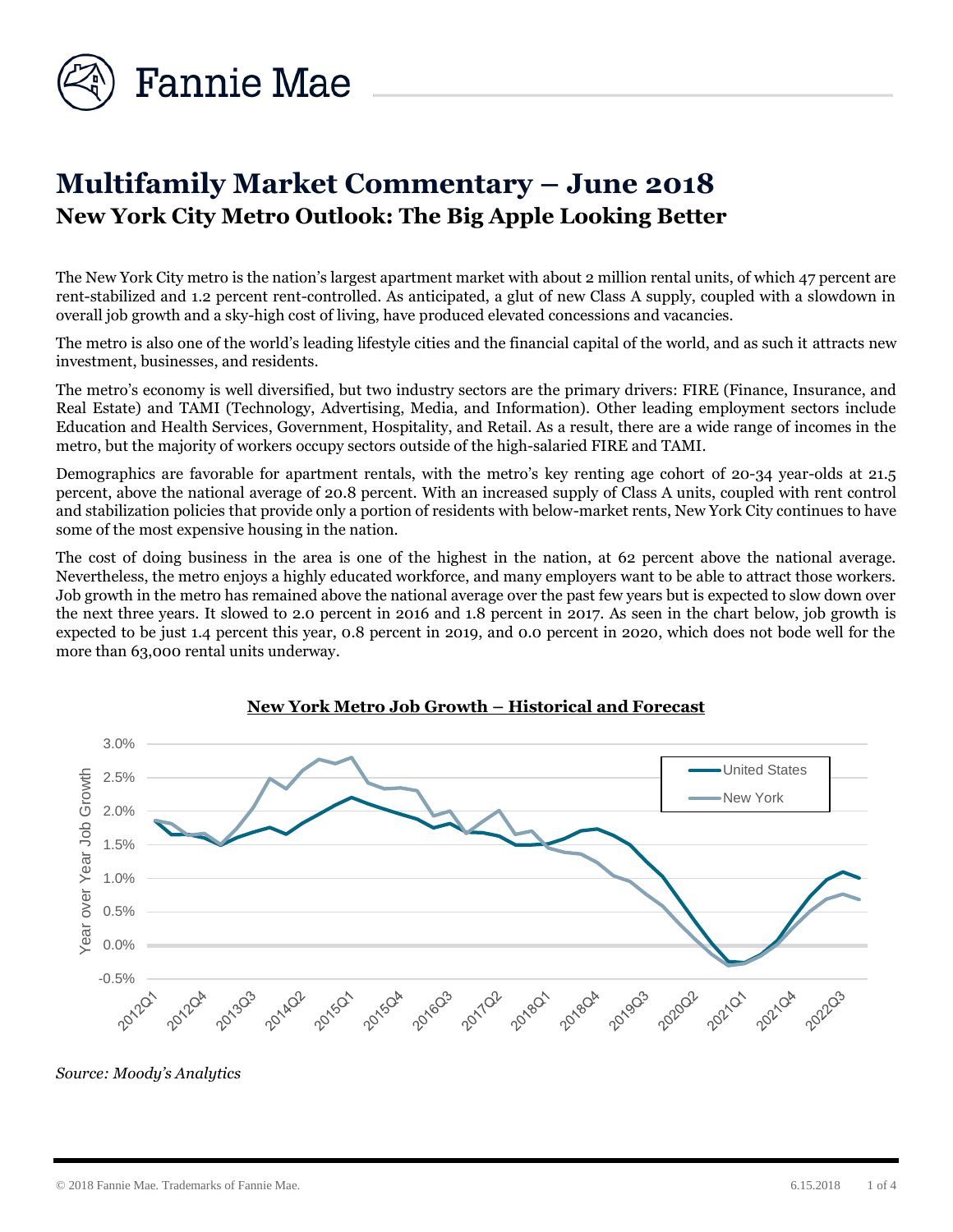

#### **Development Remains Elevated**

There are more than 63,000 rental units, including more than 6,700 condo units, currently underway, down from 2017's 81,000 units. Additionally, there are over 137,000 units in the planning and final planning stages, compared to about 96,000 units in May 2016.

Within the New York City metro, Hudson Yards is the development behemoth. It is reportedly the largest private development project ever in the U.S., with more than 18 million square feet of mixed use space and costing more than \$20 billion.

As a result of all this new supply, concessions are at -1.3 percent for the greater metro, according to Axiometrics. But concessions are much higher for Manhattan, Brooklyn, and Queens, at more than one month of free rent, according to the April 2018 *Elliman Report.*



## **New York City Apartments & Condos/Townhomes: Units Completed and Units Underway**

*Source: Dodge Data & Analytics Construction Supply Track, April 2018*

*Note: Pipeline data is not an actual forecast of activity; it is a monitor of activity reported to date. As more projects are planned and tracked, figures in future periods might go up.*

### **Affordable Housing Should Benefit from Affordable New York**

The reinstatement of the 421-a program, now called Affordable New York, is starting to renew temporarily waylaid development plans. It gives developers a 35-year tax break for units affordable to residents earning between 40 percent and 130 percent of area median income, or up to \$117,780 for a family of four. The goal is to provide more affordable units throughout the city for next few decades. But it appears to be slow going. According to a recent article in *Commercial Observer*, the program has only had four new developments since its implementation. According to the article, there are 142 buildings under review for the new program and another 72,390 properties that are part of the previous program. Both programs cost the city \$1.43 billion over the past year alone.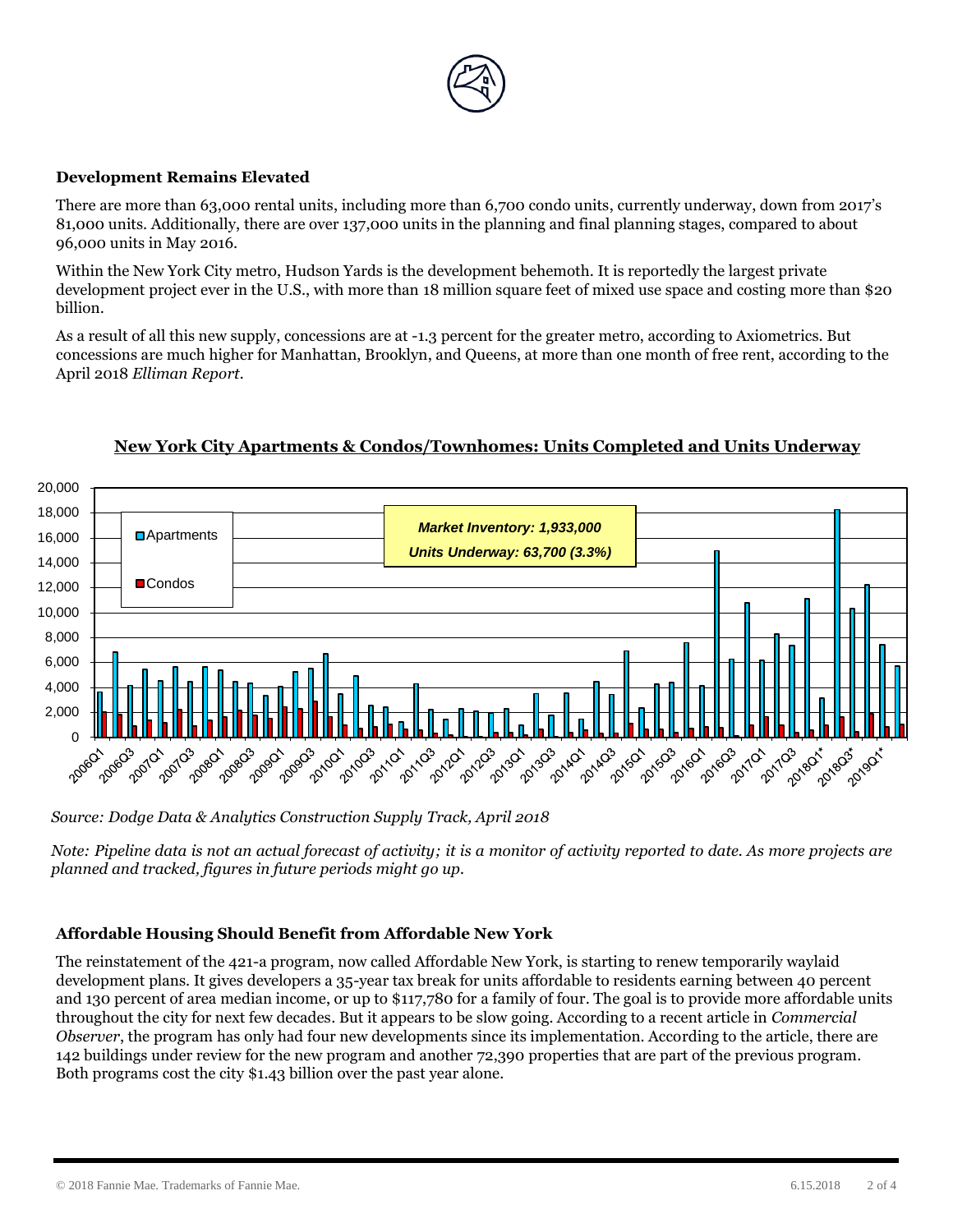

*Source: Fannie Mae Multifamily and Economics Research* 

### **Vacancy Up but So Is Rent Growth**

At an estimated 4.1 percent as of first quarter 2018, the New York City metro's estimated overall multifamily vacancy rate continues to hover around historic norms of about 4.0 percent. Nevertheless, vacancies will likely continue to rise in higher cost submarkets where Class A supply is more prevalent.

Rent growth remains subdued but positive, having increased by just an estimated 0.25 percent in the first quarter of 2018. This seems to suggest that the metro's overall multifamily sector has turned the tide regarding rent growth, and we expect it to continue to remain positive over the rest of the year.